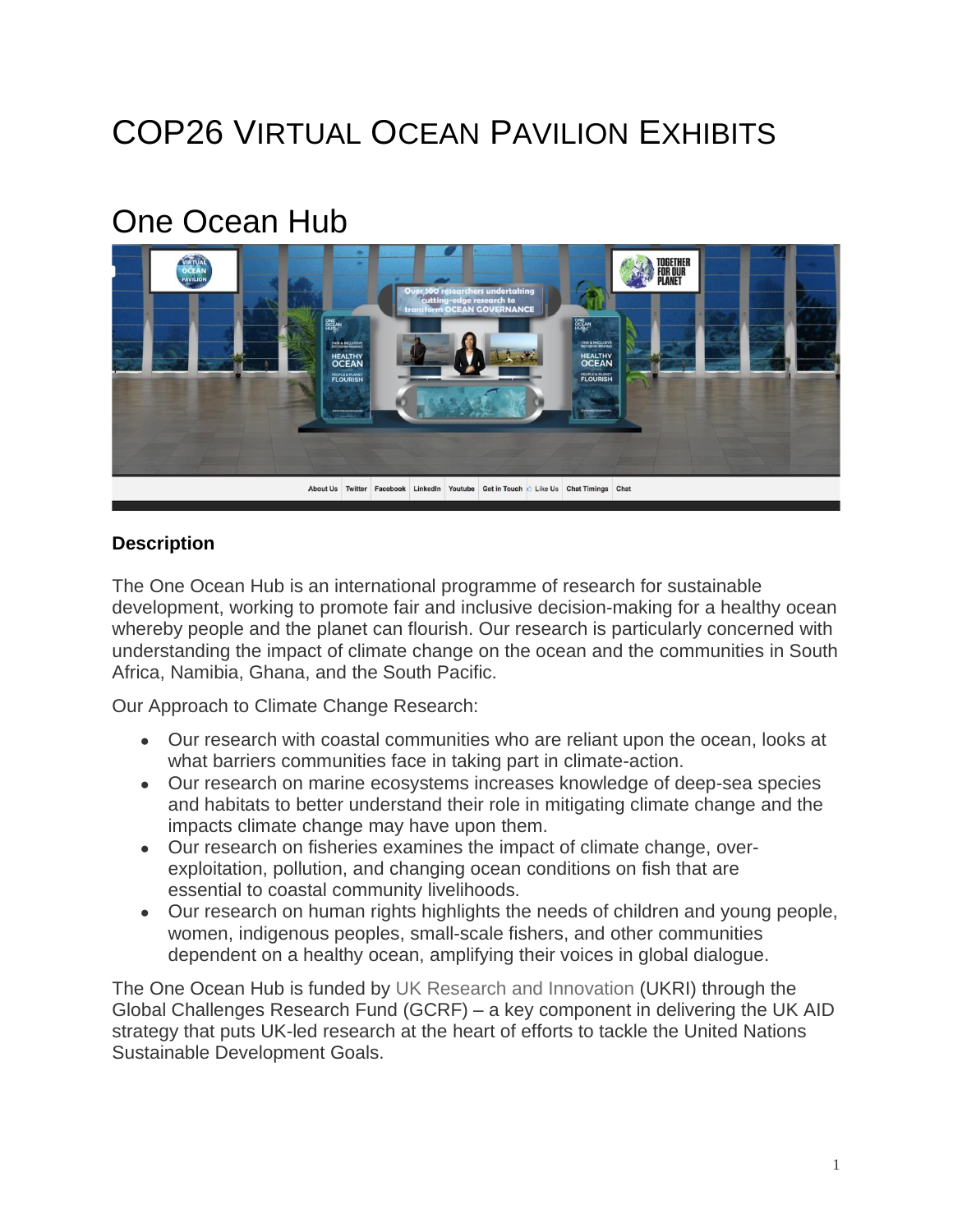**One Ocean Hub Website: [https://oneoceanhub.org](https://oneoceanhub.org/)**

**Twitter: <https://twitter.com/oneoceanhub?lang=en>**

**Facebook: <https://www.facebook.com/OneOceanHub>**

**Linkedin: <https://www.linkedin.com/company/one-ocean-hub/>**

**Youtube: [https://www.youtube.com/channel/UCU08PjFK\\_ifjnFFbcHG64tw/videos](https://www.youtube.com/channel/UCU08PjFK_ifjnFFbcHG64tw/videos)**

### **Videos**

- 1. UN Decade and SDG synergies at the Ocean-Climate Nexus: <https://www.youtube.com/watch?v=XkprTGz425U>
- 2. One Health, the Ocean, and Climate Change: <https://www.youtube.com/watch?v=GgxUNy5GZEI>
- 3. Canoe Culture: Inscriptions, Festivals and Asafo Companies: <https://www.youtube.com/watch?v=Opi9ejkLjT0&t=42s>
- 4. Diep Respek: <https://www.youtube.com/watch?v=n6kdnR2eXmg>
- 5. Webinar: Oceans and Climate Change: Impact and Adaptation: <https://www.youtube.com/watch?v=fzR9cHUQ9WE&t=3s>
- 6. Webinar: Ocean and Climate Change: Building Adaptation, Mitigation, and Resilience: [https://www.youtube.com/watch?v=xCPn\\_UmcAR4](https://www.youtube.com/watch?v=xCPn_UmcAR4)
- 7. Ocean and Climate Change: Building and Adaptation Mitigation, and Resilience: [https://www.youtube.com/watch?v=xCPn\\_UmcAR4](https://www.youtube.com/watch?v=xCPn_UmcAR4)
- 8. Lalela uLwandle (Listen to the sea): Illustrated Short Film: [https://www.youtube.com/watch?v=p\\_W3QBz9cPY](https://www.youtube.com/watch?v=p_W3QBz9cPY)
- 9. Co-developing Climate Services Towards Climate Resilient Cities: [https://www.youtube.com/watch?v=ws8LC\\_CJBhQ](https://www.youtube.com/watch?v=ws8LC_CJBhQ)

## **Documents**

- 1. Policy-brief-children-rights-to-a-healthy-ocean-pdf1634745986.pdf: [https://vepimg.b8cdn.com/uploads/vjfnew/6281/content/docs/1634745986policy](https://vepimg.b8cdn.com/uploads/vjfnew/6281/content/docs/1634745986policy-brief-children-rights-to-a-healthy-ocean-pdf1634745986.pdf)[brief-children-rights-to-a-healthy-ocean-pdf1634745986.pdf](https://vepimg.b8cdn.com/uploads/vjfnew/6281/content/docs/1634745986policy-brief-children-rights-to-a-healthy-ocean-pdf1634745986.pdf)
- 2. Transformative-governance-for-ocean-biodiversity-pdf1634807790.pdf: [https://vepimg.b8cdn.com/uploads/vjfnew/6281/content/docs/1634807790transfor](https://vepimg.b8cdn.com/uploads/vjfnew/6281/content/docs/1634807790transformative-governance-for-ocean-biodiversity-pdf1634807790.pdf) [mative-governance-for-ocean-biodiversity-pdf1634807790.pdf](https://vepimg.b8cdn.com/uploads/vjfnew/6281/content/docs/1634807790transformative-governance-for-ocean-biodiversity-pdf1634807790.pdf)
- 3. The-relevance-of-the-human-right-to-science-for-the-conservation-andsustainable-use-of-marine-biodiversity-of-areas-beyond-national-jurisdictionpdf1634807797.pdf: [https://vepimg.b8cdn.com/uploads/vjfnew/6281/content/docs/1634807797the](https://vepimg.b8cdn.com/uploads/vjfnew/6281/content/docs/1634807797the-relevance-of-the-human-right-to-science-for-the-conservation-and-sustainable-use-of-marine-biodiversity-of-areas-beyond-national-jurisdiction-pdf1634807797.pdf)[relevance-of-the-human-right-to-science-for-the-conservation-and-sustainable](https://vepimg.b8cdn.com/uploads/vjfnew/6281/content/docs/1634807797the-relevance-of-the-human-right-to-science-for-the-conservation-and-sustainable-use-of-marine-biodiversity-of-areas-beyond-national-jurisdiction-pdf1634807797.pdf)[use-of-marine-biodiversity-of-areas-beyond-national-jurisdiction](https://vepimg.b8cdn.com/uploads/vjfnew/6281/content/docs/1634807797the-relevance-of-the-human-right-to-science-for-the-conservation-and-sustainable-use-of-marine-biodiversity-of-areas-beyond-national-jurisdiction-pdf1634807797.pdf)[pdf1634807797.pdf](https://vepimg.b8cdn.com/uploads/vjfnew/6281/content/docs/1634807797the-relevance-of-the-human-right-to-science-for-the-conservation-and-sustainable-use-of-marine-biodiversity-of-areas-beyond-national-jurisdiction-pdf1634807797.pdf)
- 4. Ecological-fishery-forecasting-of-squid-stock-dynamics-under-climate-variabilityand-change-review-challenges-and-recommendations-1-pdf1634807806.pdf: [https://vepimg.b8cdn.com/uploads/vjfnew/6281/content/docs/1634807806ecologi](https://vepimg.b8cdn.com/uploads/vjfnew/6281/content/docs/1634807806ecological-fishery-forecasting-of-squid-stock-dynamics-under-climate-variability-and-change-review-challenges-and-recommendations-1-pdf1634807806.pdf) [cal-fishery-forecasting-of-squid-stock-dynamics-under-climate-variability-and](https://vepimg.b8cdn.com/uploads/vjfnew/6281/content/docs/1634807806ecological-fishery-forecasting-of-squid-stock-dynamics-under-climate-variability-and-change-review-challenges-and-recommendations-1-pdf1634807806.pdf)[change-review-challenges-and-recommendations-1-pdf1634807806.pdf](https://vepimg.b8cdn.com/uploads/vjfnew/6281/content/docs/1634807806ecological-fishery-forecasting-of-squid-stock-dynamics-under-climate-variability-and-change-review-challenges-and-recommendations-1-pdf1634807806.pdf)